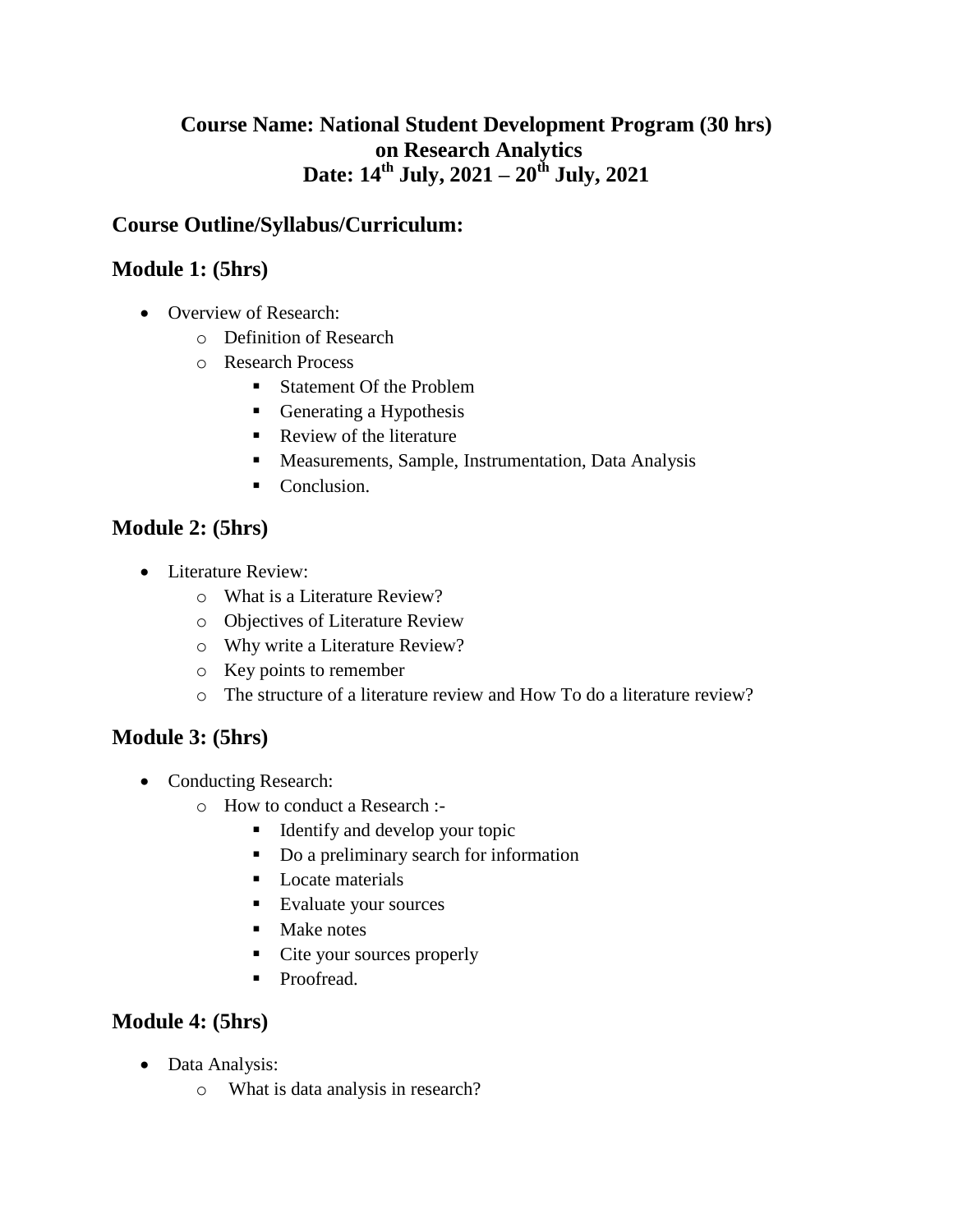- o Why analyze data in research?
- o Types of data in research
- o Data analysis in qualitative research
- o Data analysis in quantitative research and Considerations in research data analysis.

#### **Module 5: (5hrs)**

- Presenting the Findings:
	- o How to present Research findings :-
		- Know your audience in advance
		- Tailor your presentation to that audience
		- Highlight the context, Policy or Practice recommendations
		- $\blacksquare$  Include recommendations that are actionable
		- Time and practice what you do, Avoid Power pointlessness and Visualize your data.

#### **Module 6: (5hrs)**

- Ethics in Research and Getting the Research Published:
	- o Definition of research ethics
	- o Principles and Importance of Research Ethics
	- o How to get the research published?
	- o How to get the research noticed?

#### **ASSESSMENT PROCEDURE:**

The session's assessments were completed through practice tasks that involved a thorough review of past research papers, the discovery of solutions to specific questions, and the creation of a basic hypothesis for the same. Participants were also given an e-toolkit to help them succeed in doing the same.

# **SUMMARY REPORT WITH OUTCOME:**

Research is the creation of new knowledge, and to assist future researchers in conducting their research efficiently, a one week National Student Development Program (30 hrs) on Research Analysis was made available to scholars from all disciplines. The course was led by renowned professors from Shyam Lal College, who shared their knowledge, self-taught tips, and their own presentations, all of which were designed to make concepts more clear. All of the knowledge from the fundamental to the advanced levels was clearly shared with the participants assisting them in laying the groundwork for various research areas that they are interested in conducting in the future.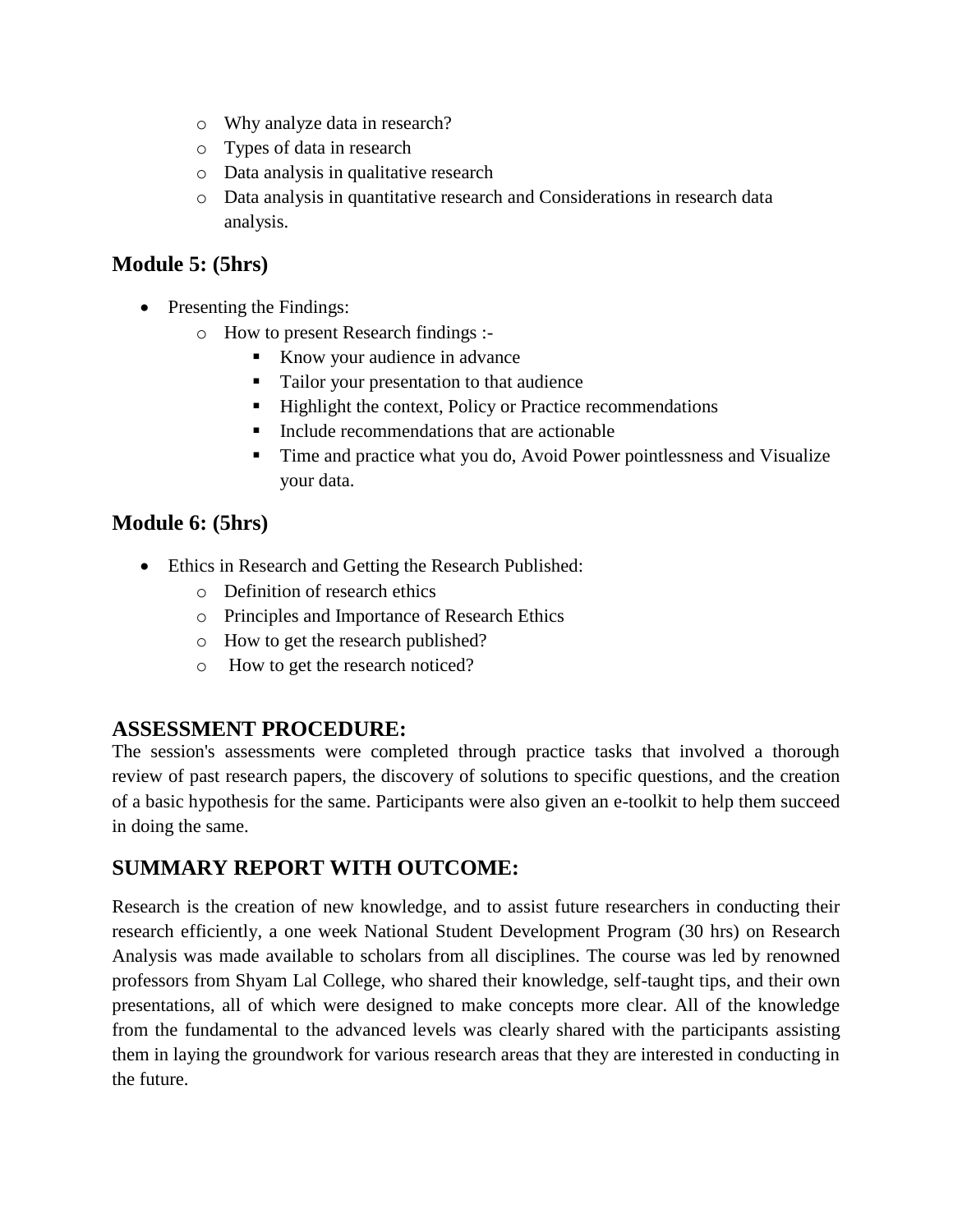### **Student Development Programme on Research Analytics(30 hrs) under project VISTAR from 14/7/2021 to 20/7/2021**

In the times of pandemic, the initiative to bind up the students with the roots of their skills and to impart new knowledge to them was taken into consideration by Centre for Skill Development (CSD). For this purpose the Centre for Skill Development in collaboration with IQAC of Shyam Lal College , University of Delhi organized a one week National Student Development Program on Research Analytics (30hrs) under project VISTAR from 14/7/2021 to 20/7/2021 under the guidance of Prof. Rabi Narayan Kar, principal Shyam Lal College. This course was done under the leadership of Dr. Kavita Arora, Convenor of CSD and support of Dr. Kusha Tiwari, Coordinator of IQAC. This 30 hrs course was completely covered by the talented faculty members of Shyam Lal College. The speakers of the sessions were Dr. Kavita Arora, Dr. Kusha Tiwari, Dr. Gayatri Chaturvedi, Dr.Seema Dabas, Ms. Sumanjeet Kaur, Dr. Kinshuk Majumdar, Dr. Komilla, Mohd. Sajid , Dr. Ritu Aggarwal. 68 students enrolled in this course. All the knowledge from basics to advance levels regarding the research methodologies was provided to students. The deliberations in the course proved to be a foundation stone for the students who are interested in research areas.